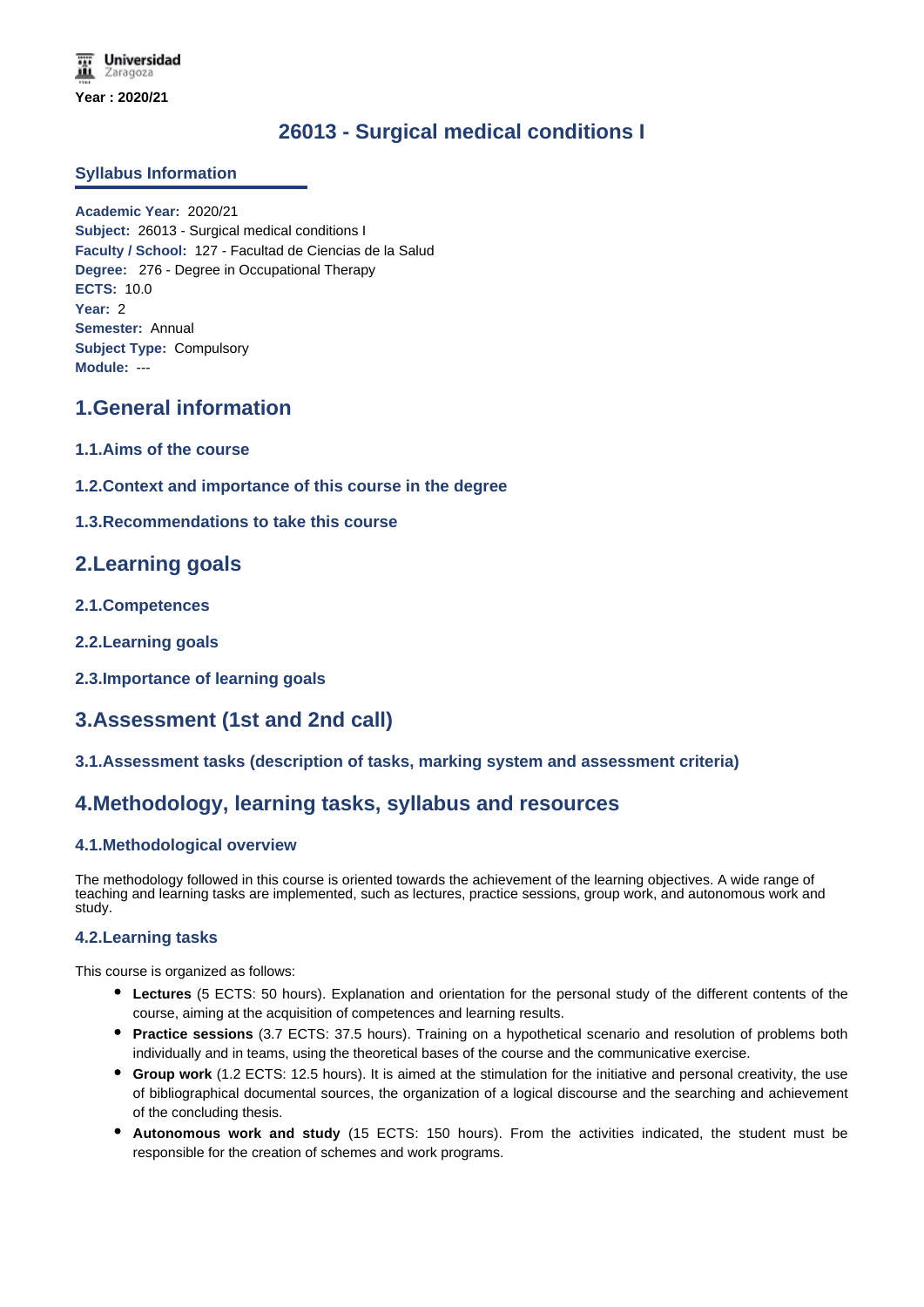## **4.3.Syllabus**

This course will address the following topics:

### Lectures

### **Section 1.**

I. General Part

- Topic 1. Semiological evaluation of patient.Clinical record General characteristics
- Topic 2. Oncology . General principles. Cancer prevention and treatment
- Topic 3. Immunology. Autoimmunity.
- Topic 4. Molecular genetic and Human pathology. Genetic disorder.
- II. Medical-Surgical Nervous System Disorders
	- Topic 5. Semiology. Exploration and diagnostic methods in Neurology.
	- Topic 6. Congenital craniocerebral abnormalities .
	- Topic 7. Hydrocephalus. Intracranial Hypertension syndrome
	- Topic 8. Intracranial tumours. Topographic Syndromes.
	- Topic 9. Craniocerebral infectious processes. Meningitis. Encephalitis. Poliomyelitis.
	- Topic 10. Intellectual disability syndrome. Cerebral palsy. Down Syndrome.
	- Topic 11. Pyramidal tract pathology. Hemiplegia.
	- Topic 12. Extrapyramidal tract pathology. Chorea. Athetosis. Parkinson's Disease.
	- Topic 13. Ataxias.
	- Topic 14. Cranial nerves pathology.
	- Topic 15. Spinal cord pathology. Syringomyelia.
	- Topic 16. Spinal muscular atrophy and dystrophy.
	- Topic 17. Demyelinating diseases. Multiple sclerosis.
	- Topic 18. Neuromuscular junction disease . Myasthenia gravis
	- Topic 19. Peripheral neuropathy. Guillain Barre syndrome.
	- Topic 20. Upper limb nerve injuries.
	- Topic 21. Lower limb nerve injuries.

### **Section 2.**

III. Medical-Surgical locomotor apparatus Disorders ( Traumatology and Rheumatology included )

- Topic 22. Semiology. Exploration and diagnostic methods in locomotor apparatus.
- Topic 23. Congenital upper and lower limb abnormalities
- Topic 24. Congenital spine abnormalities.
- Topic 25. Infectious pathology. Acute and chronic osteomyelitis. Septic arthritis.
- Topic 26. Osteoarticular tuberculosis. Pott's disease.
- Topic 27. Endocrine metabolic osteopathy. Rickets. Osteomalacia.
- Topic 28. Osteoporosis.
- Topic 29. Paget disease.
- Topic 30. Degenerative osteoarticular pathology. Arthrosis.
- Topic 31. Ankylosing spondylitis.
- Topic 32. Musculoskeletal tumours.
- Topic 33. Deformities of the spinal column. Kyphosis. Lordosis. Scoliosis.

### **Traumatology**

- Topic 34. Fracture Generalities.
- Topic 35. Fractures: complications and treatment .
- Topic 36. Sprains. Dislocations. Joint traumatism.
- Topic 37. Multiple trauma. Shock. Fat and gas embolism.
- Topic 38. Craniocerebral trauma.
- Topic 39. Amputees.
- Topic 40. Spinal column traumas . Vertebral fractures and dislocation
- Topic 41. Spinal injuries.

#### Rheumatology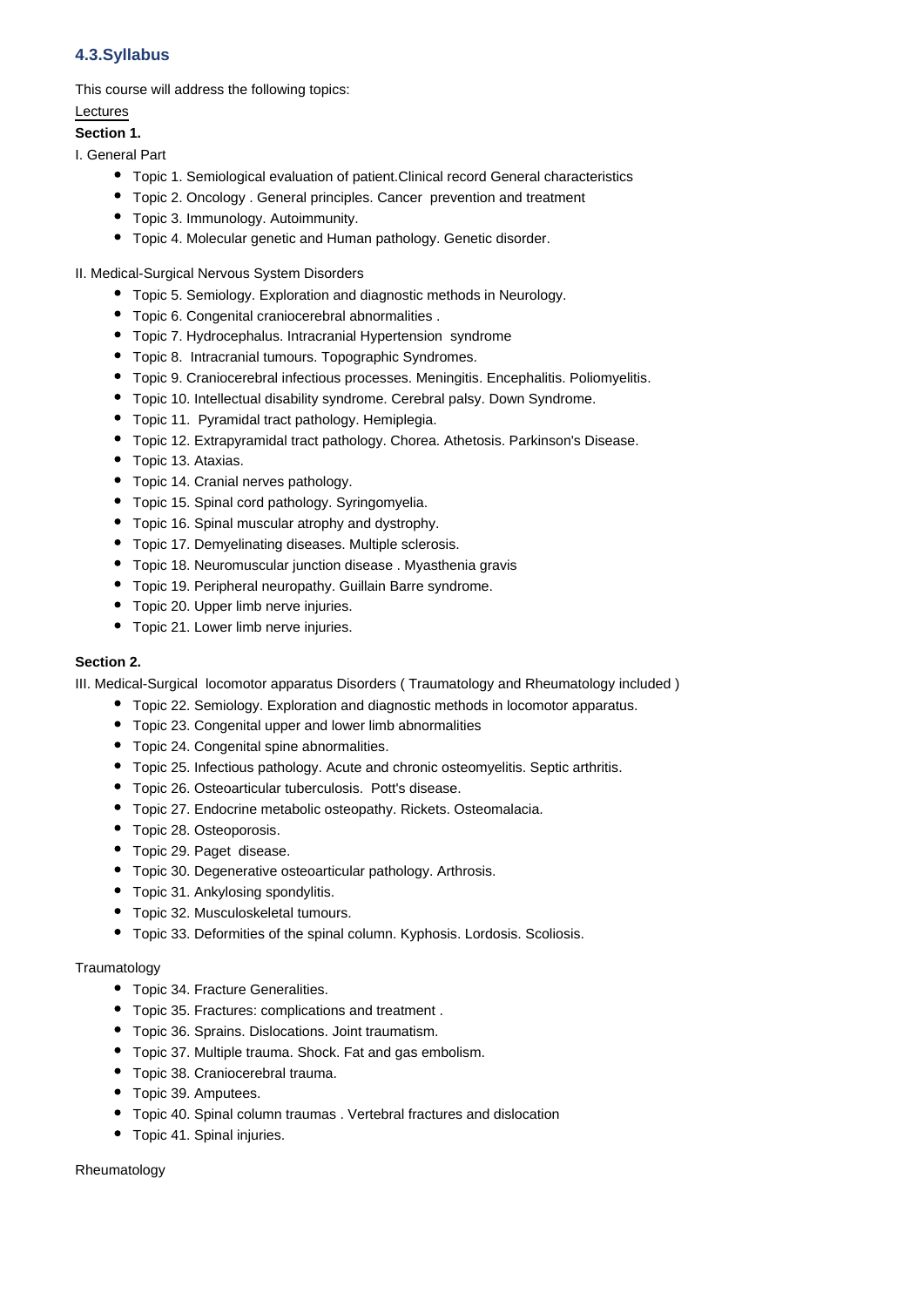- Topic 42. Rheumatoid arthritis. Rheumatic fever
- Topic 43. Gout and gouty arthritis.
- Topic 44. Connective tissue disease. Connective disorders.

## Practice sessions

- a) SEMINAR OF RESEARCH METHODOLOGY AND BIBLIOGRAPHIC DATABASES. DESIGN AND EXHIBITION OF WORKS
- b) SEMINARS IN NERVOUS SYSTEM
	- $\bullet$  1. CEREBRAL PALSY
	- 2. CLINICAL CASES (1)
	- 3. CLINICAL CASES (2)
	- 4. INSTRUMENTS FOR THE EVALUATION OF THE QUALITY OF LIFE IN PATIENTS WITH NEUROLOGICAL PATHOLOGY
- c) SEMINARS IN LOCOMOTOR APPARATUS
	- 1. QUALITY OF LIFE IN PATIENTS WITH locomotor apparatus PATHOLOGY
	- 2. FIBROMYALGIA
	- 3. FIRST AID FOR MULTIPLE TRAUMA (LABORATORY PRACTICE)
	- 4. FRACTURE TREATMENT

# **4.4.Course planning and calendar**

Schedule of on-site sessions and project presentation

- Lecture: in large group 3h/week along 30 school weeks.
- Practice sessions: in small groups organized by the faculty: 2h / week /group (4 groups all the academic year)

Compulsory attendance is 85% of the sessions.

- Handing over of the individual assignment: February-May, when the contents of every part are finished.
- Two exams: that eliminate content when section I (Feb) and part II (May) are finished.
- Final exam of the whole course (official call placed by the faculty): June September, for those students who have not eliminated the contents corresponding to the voluntary mid-term exams or have not taken them. NO MIDTERM MARKS EXAMS ARE KEPT FOR FOLLOWING CALLS (the project mark is maintained during the academic year)

Further information concerning the timetable, classroom, office hours, assessment dates and other details regarding this course will be provided on the first day of class or please refer to the Faculty of Health and Sport Sciences website and Moodle.

# **4.5.Bibliography and recommended resources**

- Alfonso Sanjuán, Mario, Ibáñez López, Pilar: Las minusvalías : diagnóstico, tratamiento e integración. 5ª ed. Madrid, Universidad Nacional de Educación a Distancia, 1997
- Browne, Patrick S.H.: Ortopedia básica. México, D.F., Limusa, 1986
- Cecil. Tratado de medicina interna. Editado por Lee Goldman, Dennis Ausiello. 23ª ed. Barcelona, Elsevier, 2009
- Cecil. Tratado de medicina interna. Editado por Lee Goldman, J. Claude Bennett. 21ª ed. Madrid, McGraw-Hill Interamericana, 2002
- Cirugía : tratado de patología y clínica quirúrgicas. H. Durán Sacristán ... [et al.] 2ª ed. Madrid, Interamericana - McGraw-Hill, 1992-1996
- Compendio de cirugía. H. Durán Sacristán. Madrid, McGraw-Hill Interamericana, 2002
- Cuadernos de la enfermera. Bajo la dirección de J. Quevauvilliers ... [et al.]. Vol.19, Reumatología ; Ortopedia. Por A. Cohen de Lara, S. Arfi y M.J. Fournier. Barcelona, Toray-Masson, 1979
- Diagnóstico clínico y tratamiento, 2009. Editado por Stephen J. McPhee, Maxine A. Papadakis. 48ª ed. México D.F., McGraw-Hill, 2009